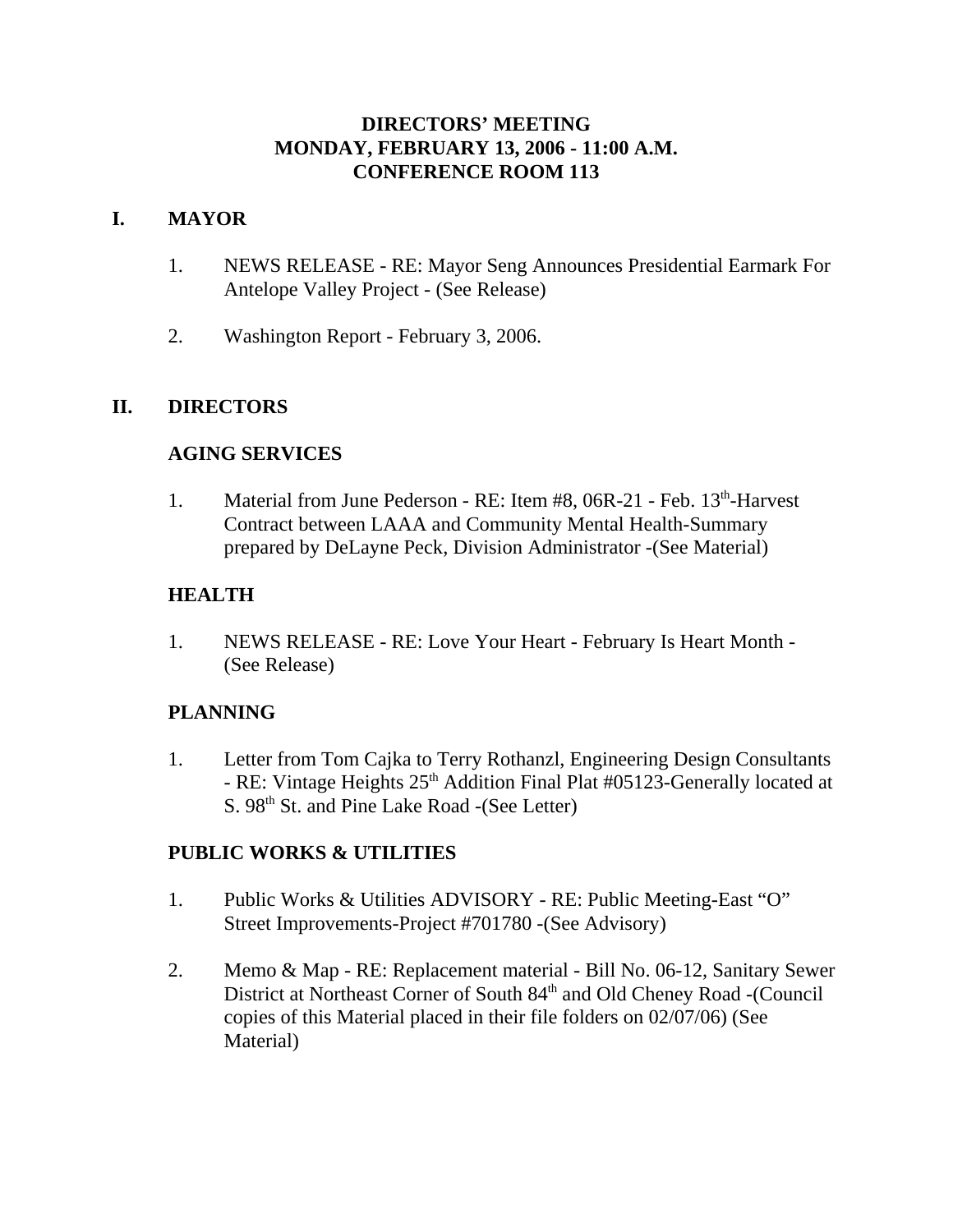### **WEED CONTROL AUTHORITY**

1. Combined Weed Program - City of Lincoln - January 26 Monthly Report.

### **III. CITY CLERK**

### **IV. COUNCIL**

### **A. COUNCIL REQUESTS/CORRESPONDENCE**

### **JON CAMP -**

- 1. E-Mail from A very concerned individual sent to Jon Camp RE: Flyer Ordinance -(See E-Mail)
- 2. Response E-Mail from Jon Camp RE: Flyer Ordinance (See E-Mail)
- 3. Response E-Mail from Jon Camp RE: Flyer Ordinance -(See E-Mail)
- 4. E-Mail from Ben Swift sent to Jon Camp RE: Flyer Ordinance Concerns (See E-Mail)
- 5. Response E-Mail from Jon Camp to Ben Swift RE: Flyer Ordinance Concerns -(See E-Mail)
- 6. Response E-Mail from Jon Camp to Tery Daly RE: Flyer Ordinance Comments -(See E-Mail)
- 7. Response E-Mail from Jon Camp to Malcom Miles RE: The Creative Class and litter -(See E-Mail)
- 8. Response E-Mail from Jon Camp to Ben Francis RE: Flyer Ordinance Concerns -(See E-Mail)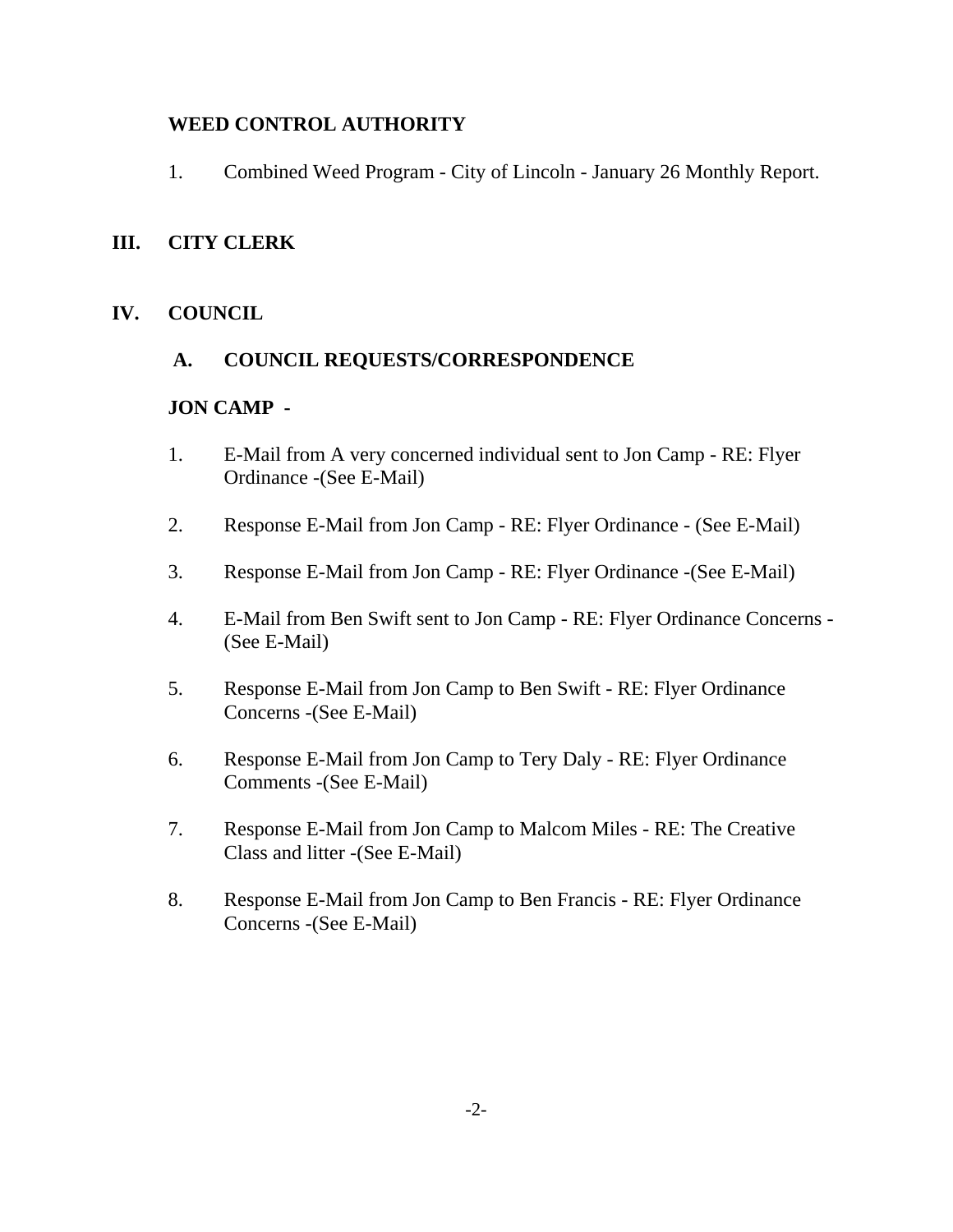### **V. MISCELLANEOUS** -

- 1. E-Mail from Steve Ashby RE: Gambling expansion -(See E-Mail)
- 2. E-Mail from Jeremy Lackey RE: Thinks it is very unethical for the poor and middle class to forgo the brunt of the increase -(See E-Mail)
- 3. E-Mail from Jodi Loos, Community Health Endowment of Lincoln RE: Community Health Endowment Announces the 5<sup>th</sup> Annual Health Challenge -(See E-Mail)
- 4. E-Mail from Bob Jergensen, Owner, P.O. Pears RE: Flyer Ordinance? (E-Mail forwarded to Dana Roper on 02/06/06) (See E-Mail)
- 5. E-Mail from Travis McClintick RE: The Coventry Healthcare medical plan implemented by the City of Lincoln for its employees effective Nov. 1, 2005 - (See E-Mail)
- 6. E-Mail from Tery Daly RE: Flyer Ordinance Comments -(See E-Mail)
- 7. E-Mail from Stephanie Darnall RE: Flyer Ordinance -(See E-Mail)
- 8. E-Mail from Larry Jablonski RE: Time Warner -( See E-Mail)
- 9. E-Mail from Tom Lorenz, Pershing Center to Tery Daly RE: Response to Star City Scene -(See E-Mail)
- 10. E-Mail from Knickerbockers RE: New Ordinance for fliers being proposed -(See E-Mail)
- 11. E-Mail from Jeff Rothgeb RE: Response to Star City Scene -(See E-Mail)
- 12. E-Mail from Tom Lorenz, Pershing Center to Jeff Rothgeb RE: Response to Star City Scene -(See E-Mail)
- 13. E-Mail from Mike Fitzgerald RE: Litter Ordinance -(See E-Mail)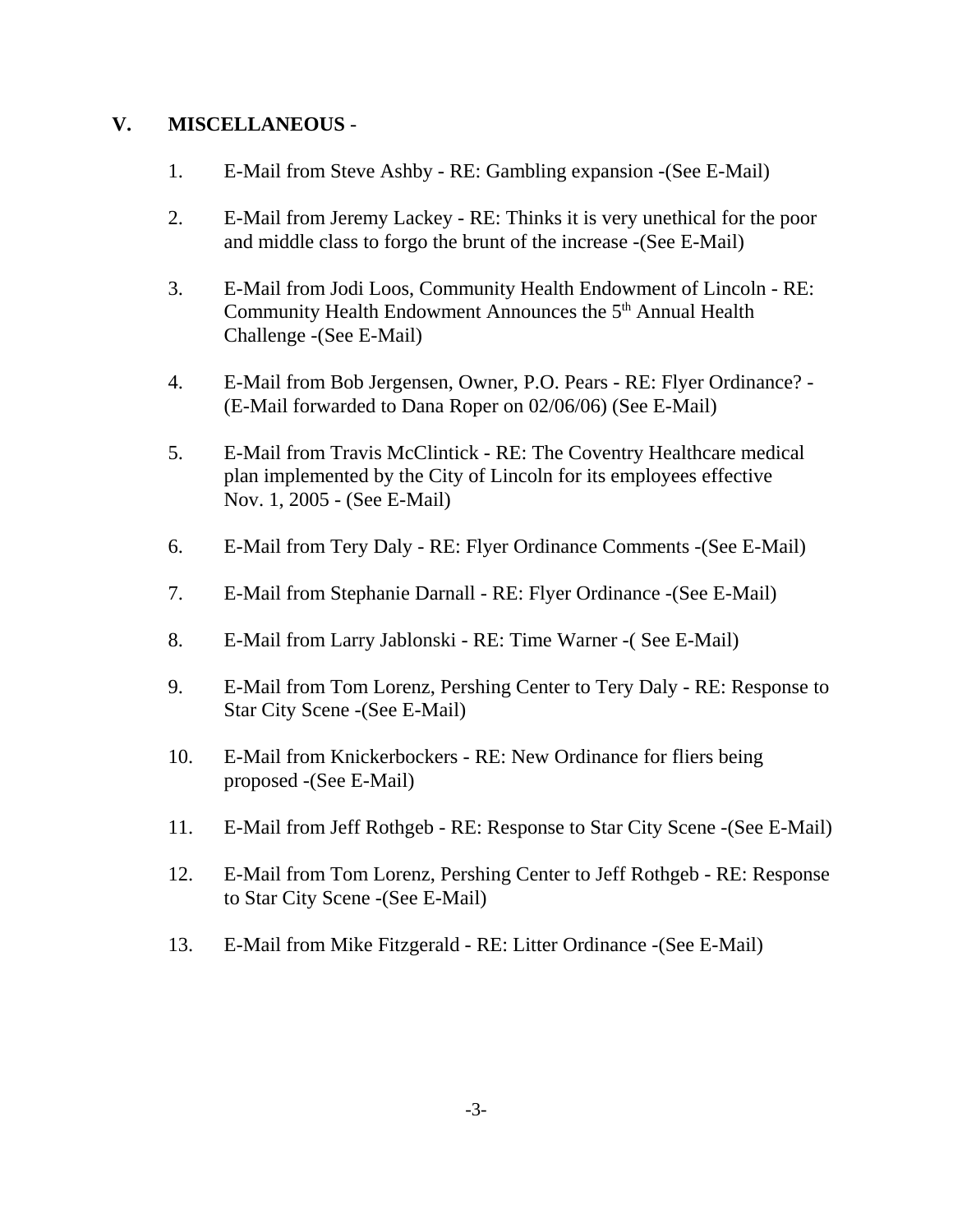- 14. E-Mail from J.R. Brown RE: Editorial Time to move on city plan for wireless Web -(See E-Mail)
- 15. Letter from Claude L. Reyman RE: LES Rates (See E-Mail)
- 16. Material RE: Electronic voting machines -(See Material)

### **VI. ADJOURNMENT**

da021306/tjg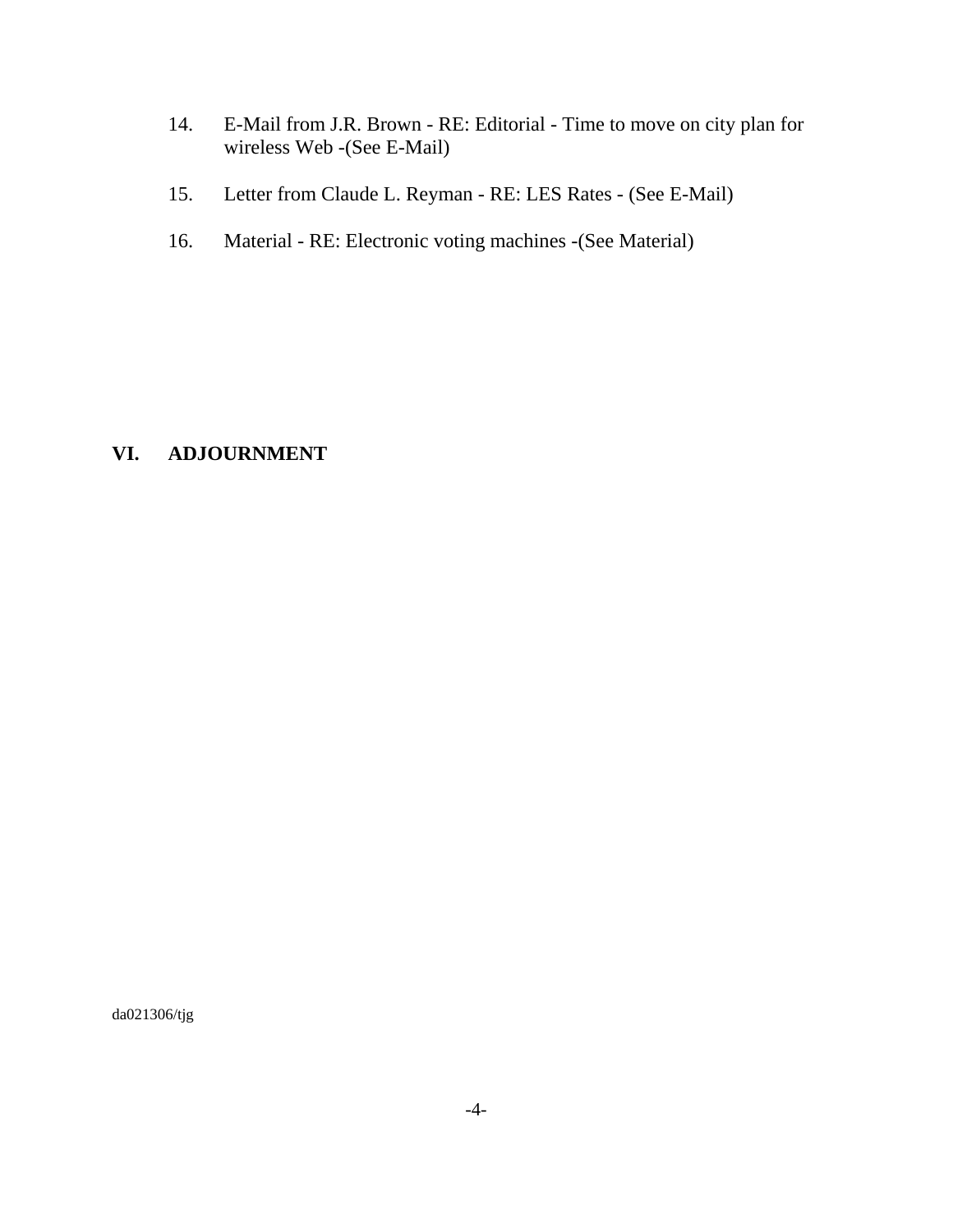#### **DIRECTORS' MEETING MINUTES MONDAY, FEBRUARY 13, 2006 CONFERENCE ROOM 113**

**Council Members Present:** Ken Svoboda, Chair; Patte Newman, Vice-Chair; Jonathan Cook, Dan Marvin, Annette McRoy, Robin Eschliman, Jon Camp.

**Others Present:** Mayor Coleen Seng, Mark Bowen, Ann Harrell, Rick Hoppe, Lin Quenzer, Darl Naumann, Mayor's Office; City Clerk Joan Ross; Dana Roper, City Attorney; Directors and Department Heads; Tammy Grammer, City Council Staff; Deena Winter, Lincoln Journal Star Representative; and Colby Mach, LIBA.

### **I. MAYOR**

Mayor Coleen Seng stated about the Planning Commission, she believes Wednesday will be Melinda Pearson's last day. Rick Hoppe will have some copies of the Board Bank for the person who will be nominating that he will get to Council.

Council has received the two new pieces on the Sex Offender proposals. She thinks what they got earlier was not what they were supposed to have, it was a working piece from the Law Department, but they have the corrected one's that came today. Since, the last time we spoke on this, there have been two more Nebraska communities Wayne and Fairbury who have passed the Sex Offender Residency Restrictions. Noting, she mentioned to them before that she's not concerned about the adoption of these laws if the State does something, but she does think that we have to be prepared in case the State does not get that done. With the Regional Center Sex Offender Program located here, Lincoln could become a place for sex offenders who are forced to move due to their restrictions in other communities. So, now the actions in Wayne and Fairbury illustrate why it is so important that the State of Nebraska take the lead on this issue and we need one standard for all communities.

She spent quite a bit of time with Mayors from other communities last week at the League of Municipalities and we all shared some concerns over this, particularly those of us from the eastern side of the state where we're closest to coming across from Iowa.

On Thursday, the Legislatures Judiciary Committee is going to be holding hearings on sex offender legislation which will include residency restrictions. But, in absence of any meaningful change by the Legislature to kind of solve this problem, she thinks they need to be prepared so that is why they now have the legislation. She would recommend that Council place both of these amendments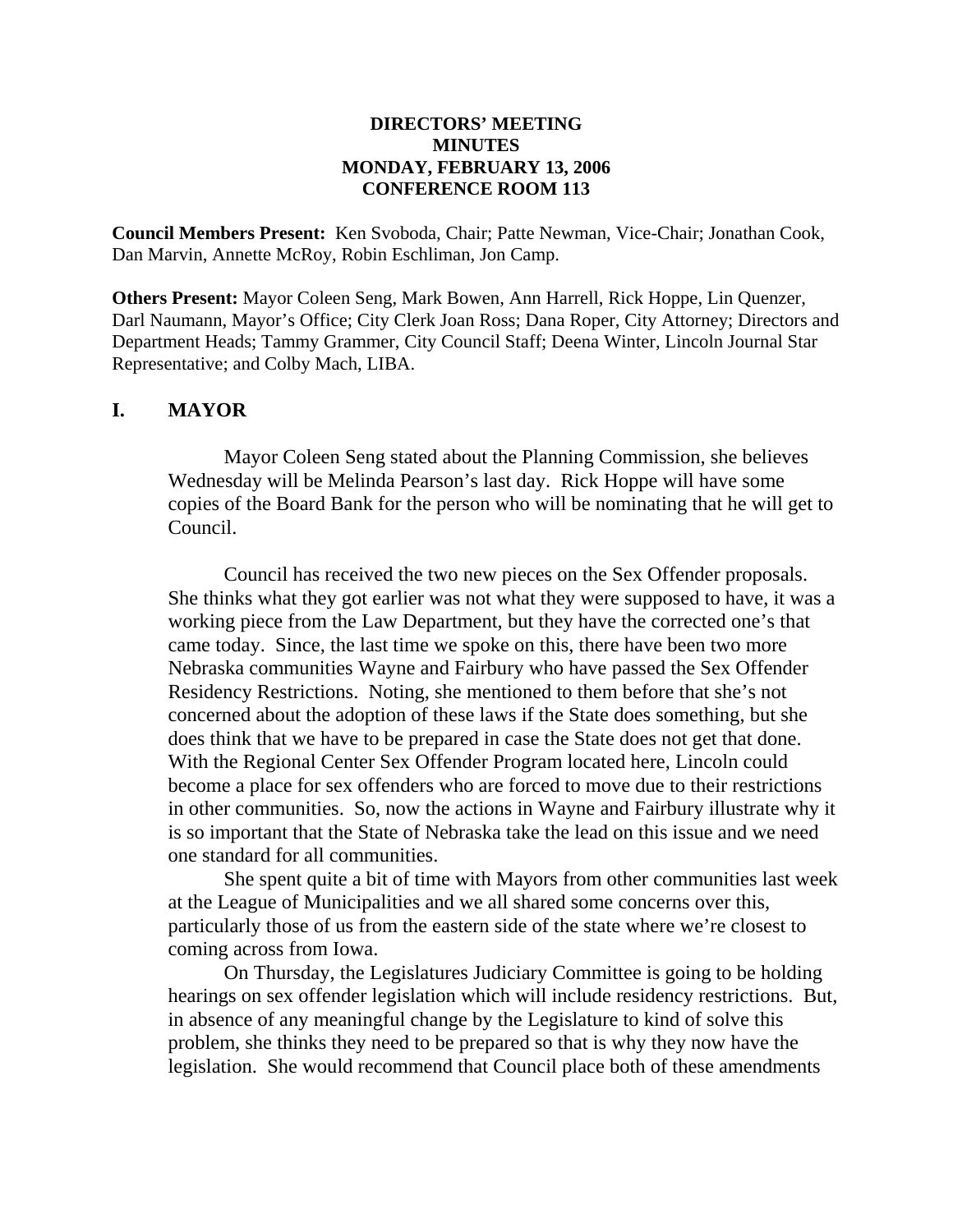on pending until we have seen whatever the legislature will do. If the State Senators adopt the package of sex offender restrictions that are being discussed that we know about we probably will not even need either one of these ordinances. But, if they don't get it passed, then you all are going to have to start talking about it, so she encourages Council to put them on pending for a while. Following discussion, Council agreed they would place Items 17 & 18 on pending immediately for indefinitely.

*[Ann Harrell handed out to Council the news release regarding the proposes new downtown projects-City to pursue parking garage and high-rise building.]* Mayor Seng stated they had a news conference on the downtown parking garage which some of them attended this morning at 10:00 a.m. We did announce in regards to both the Douglas and Starship 9 movie theaters, the Brown's and Livingston's Center Associates of LLC are ready to begin the implementation of the Downtown Master Plan. *[Copy of this News Release on file in the City Council Office.]* 

Regarding Animal Control, there have been some meetings with the Nebraska Humane Society and so this issue continues.

Mayor Seng called on Directors. Diane Gonzolas (Citizen Information Center) stated the Abraham Lincoln celebration was yesterday afternoon at North Star High School and she thinks we had our biggest attendance ever. We had a Lincoln-Douglas debate, two actors from Illinois who were excellent and the whole commons area was full for the debate, so it was really a good turn out.

*[Lynn Johnson handed out material to Council-RE: the South Beltway Linear Park.]* Lynn Johnson (Parks & Recreation Director) stated on their Agenda is the introduction of a bond issue for the South Beltway Linear Park, on one side of the handout shows the location and on the other side is a working draft of questions and answers about it. Mr. Johnson stated Terry Genrich is also here today in case there's any questions. The Public Hearing on this item will be on February  $27<sup>th</sup>$  and in order to get this on the May  $9<sup>th</sup>$  election the legislation has to be to the Election Commissioner by March  $1<sup>st</sup>$ . There has not been a whole lot of discussion about this the Infrastructure Finance Committee that we've been working with has been talking about it and they have prioritized it. They have also been talking about some others (inaudible) and depending on what happens with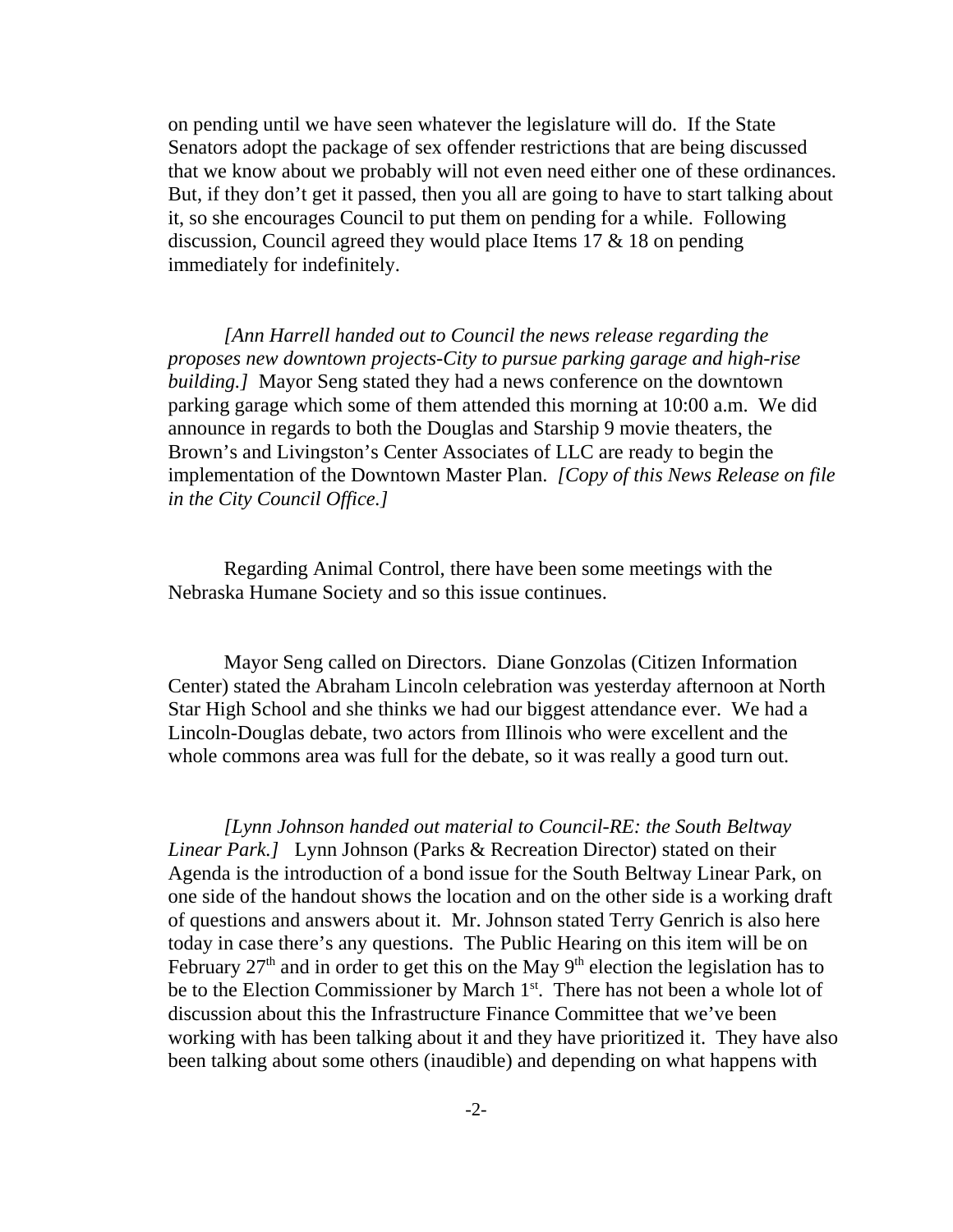the school bond issue tomorrow there will be a package of City improvements that they might bring forward. *[#42, 06R-28, Approving a resolution directing the submission of a proposed General Obligation Bond Issue not to exceed \$2,700,000, to acquire approximately 130 acres of property along the South Beltway, at the general election to be held may 9, 2006.] (Copy of handout material on file in the City Council Office.]* 

Karl Fredrickson (Public Works & Utilities Director) stated Item 41 is an Impact Fee Appeal which should be in their packets. Mr. Fredrickson stated if there's any questions on the information they could be at the meeting to answer any questions. Mr. Svoboda commented he doesn't see any at this point, he's sure there will be some at the hearing. *[#41, 06R-27, Hearing on the Notice of Appeal of Wende Baker for health Partners appealing from the determination of Impact Fees imposed fo a change of occupancy from a single-family dwelling to a general office located at 1036 E Street and requesting a waiver or reduction of said fees.]* 

Bruce Dart (Health Director) stated about Animal Control, they did receive another possible plan from another local kennel, a kennel owner presented an option for them to look at, not through the bid process, just for thought. So, we are looking at his plan to use, so basically we are looking at a variety of things, and hopefully we will get something worked out in the end.

- 1. NEWS RELEASE RE: Mayor Seng Announces Presidential Earmark For Antelope Valley Project. — NO COMMENTS
- 2. Washington Report February 3, 2006. NO COMMENTS

### **II. DIRECTORS**

#### **AGING SERVICES**

1. Material from June Pederson - RE: Item #8, 06R-21 - Feb. 13<sup>th</sup>-Harvest Contract between LAAA and Community Mental Health-Summary prepared by DeLayne Peck, Division Administrator. — NO COMMENTS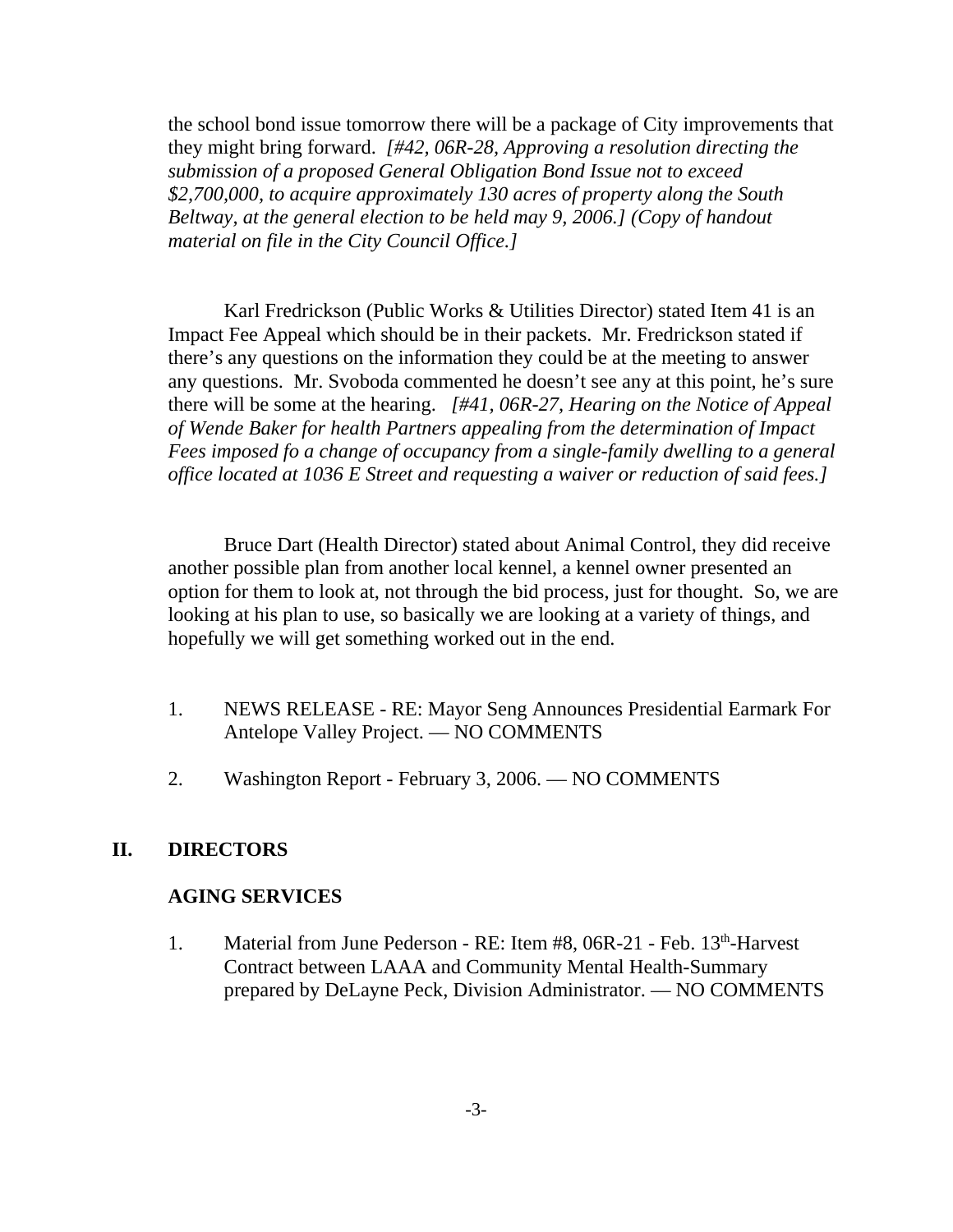#### **HEALTH**

1. NEWS RELEASE - RE: Love Your Heart - February Is Heart Month. — NO COMMENTS

#### **PLANNING**

1. Letter from Tom Cajka to Terry Rothanzl, Engineering Design Consultants - RE: Vintage Heights 25<sup>th</sup> Addition Final Plat #05123-Generally located at S. 98<sup>th</sup> St. and Pine Lake Road. — NO COMMENTS

### **PUBLIC WORKS & UTILITIES**

- 1. Public Works & Utilities ADVISORY RE: Public Meeting-East "O" Street Improvements-Project #701780 -(See Advisory). — NO **COMMENTS**
- 2. Memo & Map RE: Replacement material Bill No. 06-12, Sanitary Sewer District at Northeast Corner of South 84<sup>th</sup> and Old Cheney Road -(Council copies of this Material placed in their file folders on 02/07/06). — NO COMMENTS

### **WEED CONTROL AUTHORITY**

1. Combined Weed Program - City of Lincoln - January 26 Monthly Report. — NO COMMENTS

### **III. CITY CLERK**

City Clerk Joan Ross stated on their Agenda for today, they have the Mayor's Award of Excellence and they have a presentation by Lincoln Police Chief Casady on the 2006 Justice Assistance Grant.

Items 1 & 2 under "Public Hearing Liquor Resolutions" will be called together. *[#1, Application of D.L. Cole, Inc. dba The Isles Reception Hall for a Class I liquor license at 6224 Havelock Avenue.; and #2, Manager application of Joy Janice Buettgenbach for D.L. Cole, Inc. dba The Isles Reception Hall at 6224 Havelock Avenue.]*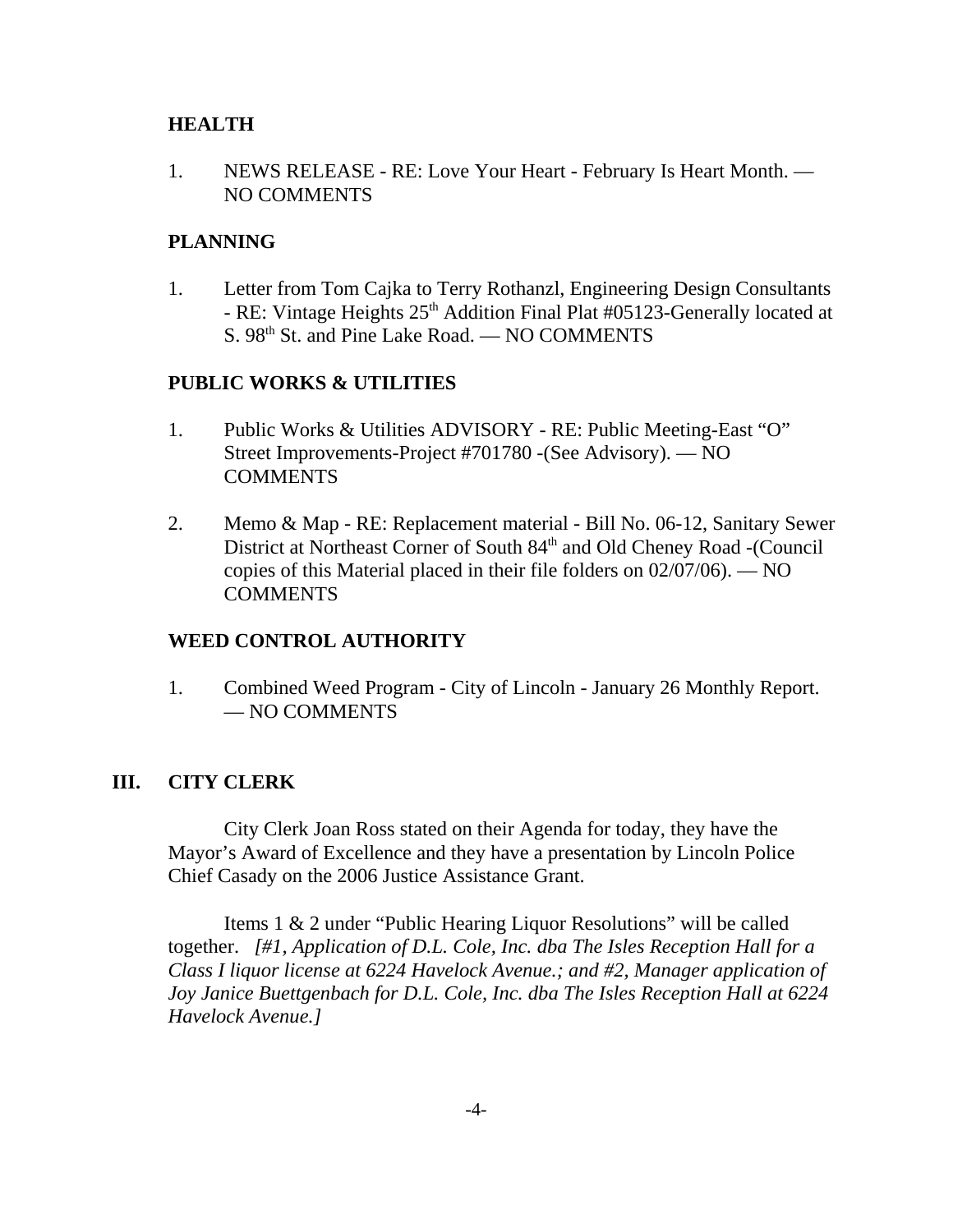For Item 4, she wants to point out there is a request to delay the public hearing to February 27<sup>th</sup> due to her placing it on the Agenda. *[#4, 06-12, Creating and constructing an 8-inch sanitary sewer main serving the northeast corner of S. 84th Street and Old Cheney Road and assessing the costs thereof against the benefitted properties.]* 

City Clerk Joan Ross noted they already know about Items 17  $\&$  18 on 1<sup>st</sup> Reading.

Ms. McRoy stated to City Clerk Joan Ross regarding the e-mail she sent out on Friday about the appeals of the automatic renewal appeal on "Fat Nappy's". She asked if that will be next Monday or the following Monday? City Clerk Joan Ross replied she was thinking on February  $27<sup>th</sup>$  and she did not hear back so she was waiting, so she might set the hearing for the night meeting on March  $27<sup>th</sup>$ . Ms. Newman commented to Dana Roper you said that you would prepare a report on the history of "Fat Nappy's" for all the Council. Dana Roper replied yes, he did. Ms. McRoy commented she thinks in this case since Patte and I and Internal Liquor Committee (ILC) worked with them all summer, she has a feeling that these people will show up. City Clerk Joan Ross commented yes, she does too, so would it be their idea to put this item at the top of the Agenda. Mr. Svoboda said yes.

Mr. Svoboda commented Mr. Camp will go ahead and make a motion to put Items 17 & 18 on pending during their voting session. Mr. Camp replied yes.

### **IV. COUNCIL**

#### **A. COUNCIL REQUESTS/CORRESPONDENCE**

#### **JON CAMP -**

Mr. Camp stated he is going to put his amendment the flyer ordinance on pending indefinitely for right now to see what happens at the meeting. Mr. Camp stated he has a meeting with some business owners.

1. E-Mail from A very concerned individual sent to Jon Camp - RE: Flyer Ordinance. — NO COMMENTS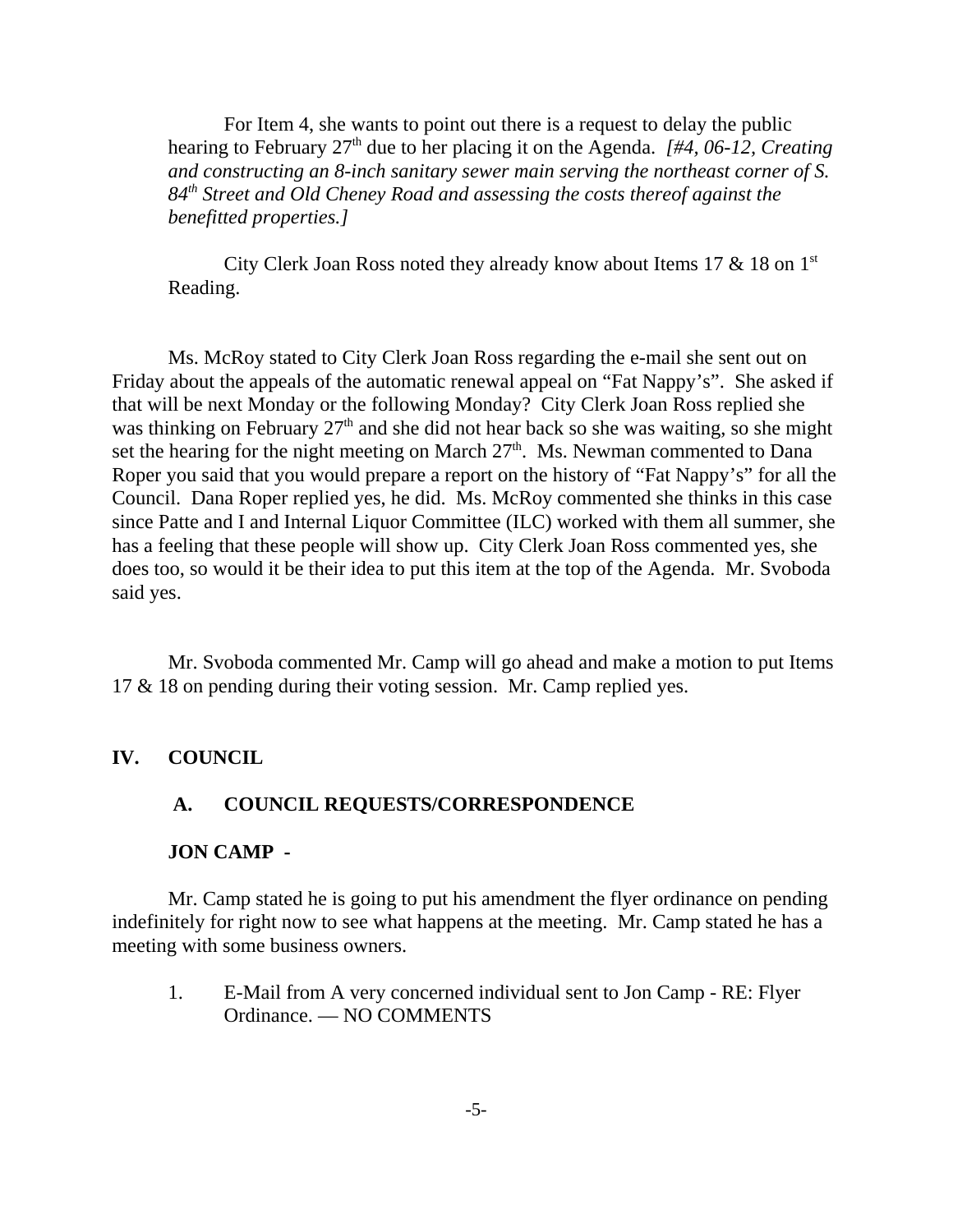- 2. Response E-Mail from Jon Camp RE: Flyer Ordinance. NO **COMMENTS**
- 3. Response E-Mail from Jon Camp RE: Flyer Ordinance. NO COMMENTS
- 4. E-Mail from Ben Swift sent to Jon Camp RE: Flyer Ordinance Concerns. — NO COMMENTS
- 5. Response E-Mail from Jon Camp to Ben Swift RE: Flyer Ordinance Concerns. — NO COMMENTS
- 6. Response E-Mail from Jon Camp to Tery Daly RE: Flyer Ordinance Comments. — NO COMMENTS
- 7. Response E-Mail from Jon Camp to Malcom Miles RE: The Creative Class and litter. — NO COMMENTS
- 8. Response E-Mail from Jon Camp to Ben Francis RE: Flyer Ordinance Concerns. — NO COMMENTS

### **JONATHAN COOK - NO COMMENTS**

### **ROBIN ESCHLIMAN - NO COMMENTS**

### **DAN MARVIN - NO COMMENTS**

### **ANNETTE McROY -**

Ms. McRoy stated on the Director's Addendum under 'Miscellaneous' Item 2 could Police Chief Casady respond to this e-mail regarding a sex offender because it appears the whole Council received it. Ms. Newman commented to Chief Casady it is the e-mail that she sent to him. Mr. Svoboda mentioned he also forwarded it to the Chief as well. Ms. McRoy noted she thinks this gentleman deserves a response letting him know that it is out of our jurisdiction. Chief Casady stated he will respond to it.

### **PATTE NEWMAN - NO COMMENTS**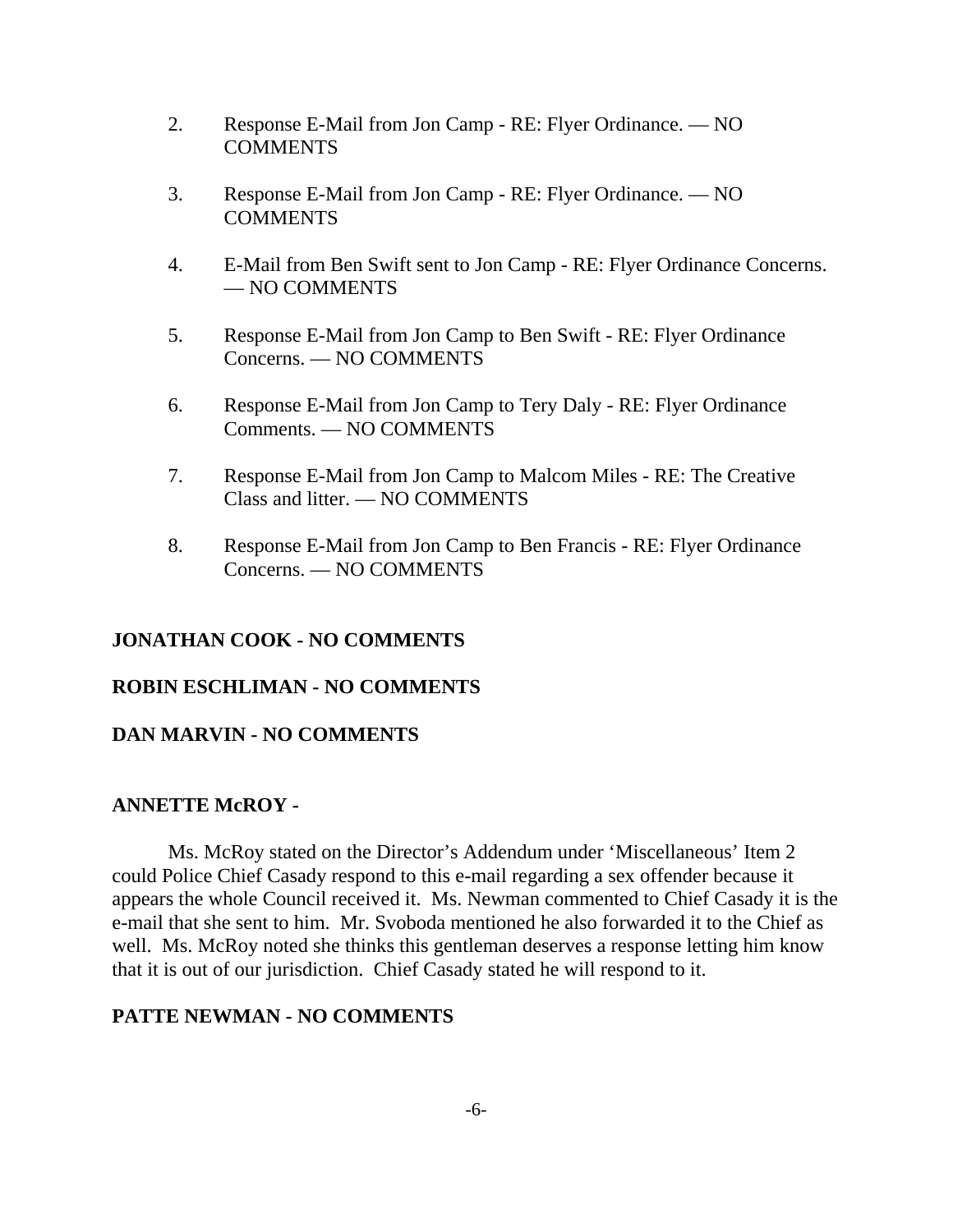### **KEN SVOBODA - NO COMMENTS**

### **V. MISCELLANEOUS** -

- 1. E-Mail from Steve Ashby RE: Gambling expansion. NO COMMENTS
- 2. E-Mail from Jeremy Lackey RE: Thinks it is very unethical for the poor and middle class to forgo the brunt of the increase. — NO COMMENTS
- 3. E-Mail from Jodi Loos, Community Health Endowment of Lincoln RE: Community Health Endowment Announces the 5<sup>th</sup> Annual Health Challenge. — NO COMMENTS
- 4. E-Mail from Bob Jergensen, Owner, P.O. Pears RE: Flyer Ordinance? (E-Mail forwarded to Dana Roper on 02/06/06). — NO COMMENTS
- 5. E-Mail from Travis McClintick RE: The Coventry Healthcare medical plan implemented by the City of Lincoln for its employees effective Nov. 1, 2005. — NO COMMENTS
- 6. E-Mail from Tery Daly RE: Flyer Ordinance Comments. NO COMMENTS
- 7. E-Mail from Stephanie Darnall RE: Flyer Ordinance. NO **COMMENTS**
- 8. E-Mail from Larry Jablonski RE: Time Warner. NO COMMENTS
- 9. E-Mail from Tom Lorenz, Pershing Center to Tery Daly RE: Response to Star City Scene. — NO COMMENTS
- 10. E-Mail from Knickerbockers RE: New Ordinance for fliers being proposed. — NO COMMENTS
- 11. E-Mail from Jeff Rothgeb RE: Response to Star City Scene. NO **COMMENTS**
- 12. E-Mail from Tom Lorenz, Pershing Center to Jeff Rothgeb RE: Response to Star City Scene. — NO COMMENTS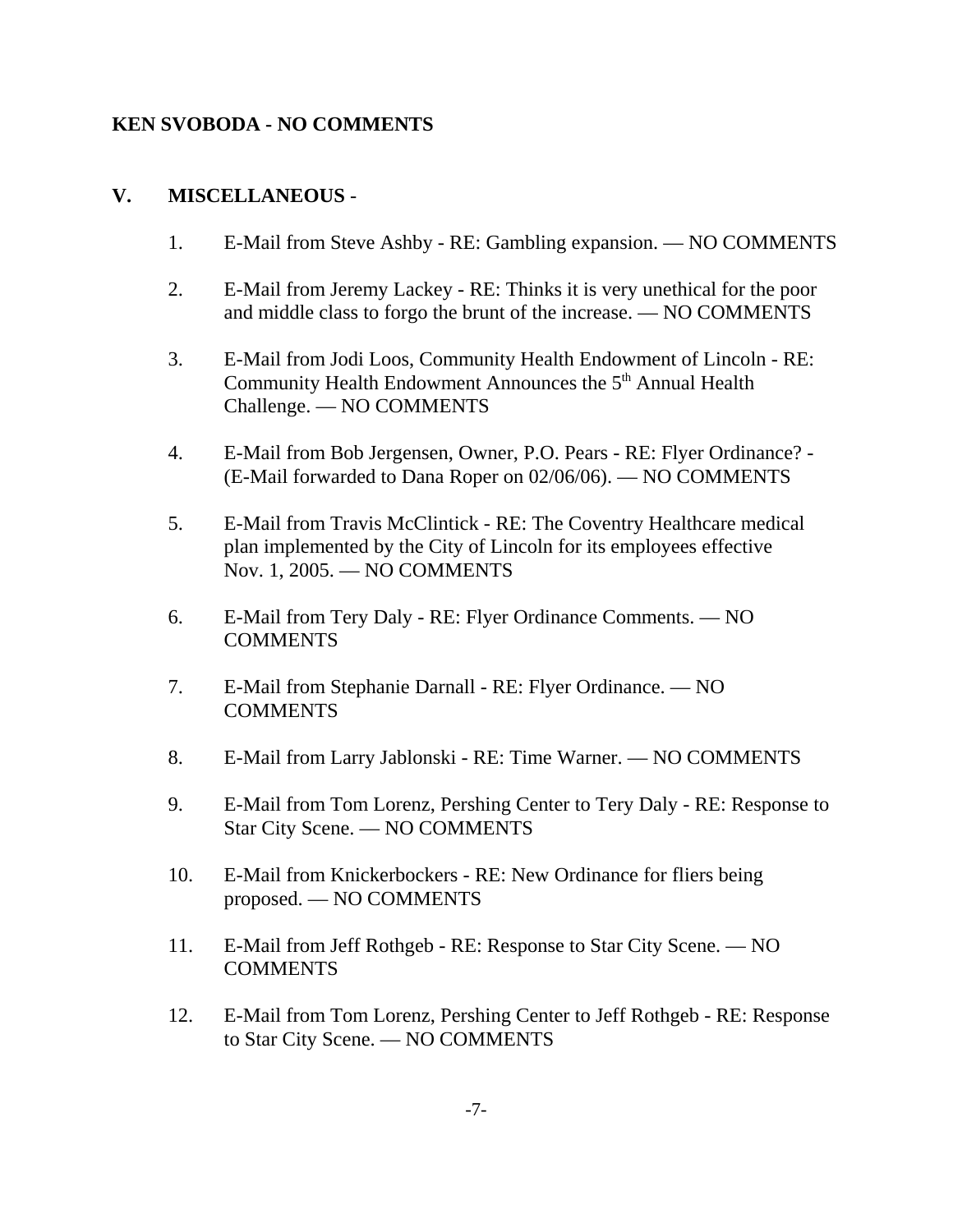- 13. E-Mail from Mike Fitzgerald RE: Litter Ordinance. NO COMMENTS
- 14. E-Mail from J.R. Brown RE: Editorial Time to move on city plan for wireless Web. — NO COMMENTS
- 15. Letter from Claude L. Reyman RE: LES Rates. NO COMMENTS
- 16. Material RE: Electronic voting machines. NO COMMENTS

# **ADDENDUM - (For February 13th)**

### **I. MAYOR**

- 1. NEWS ADVISORY RE: Mayor Seng's Public Schedule Week of February 11 through February 17, 2006-Schedule subject to change - (See Advisory). — NO COMMENTS
- 2. NEWS ADVISORY RE: Abraham Lincoln Celebration events from Noon to 5:30 p.m. held on Feb.  $12<sup>th</sup>$  - Schedule - (See Advisory). — Diane Gonzolas mentioned this celebration earlier under "I. Mayor". (See that discussion)
- 3. NEWS ADVISORY RE: Mayor Coleen Seng will make a major announcement concerning downtown at a news conference at 10:00 a.m. TODAY, Feb.  $13<sup>th</sup>$  - (See Advisory).— Mayor Seng mentioned this issue earlier under "I. Mayor". (See that discussion)

# **II. CITY CLERK - NONE**

### **III. CORRESPONDENCE**

### **A. COUNCIL REQUESTS/CORRESPONDENCE -**

### **JON CAMP**

1. E-Mail from Tery Daly sent to Jon Camp - RE: Flyer Ordinance Comments. — NO COMMENTS